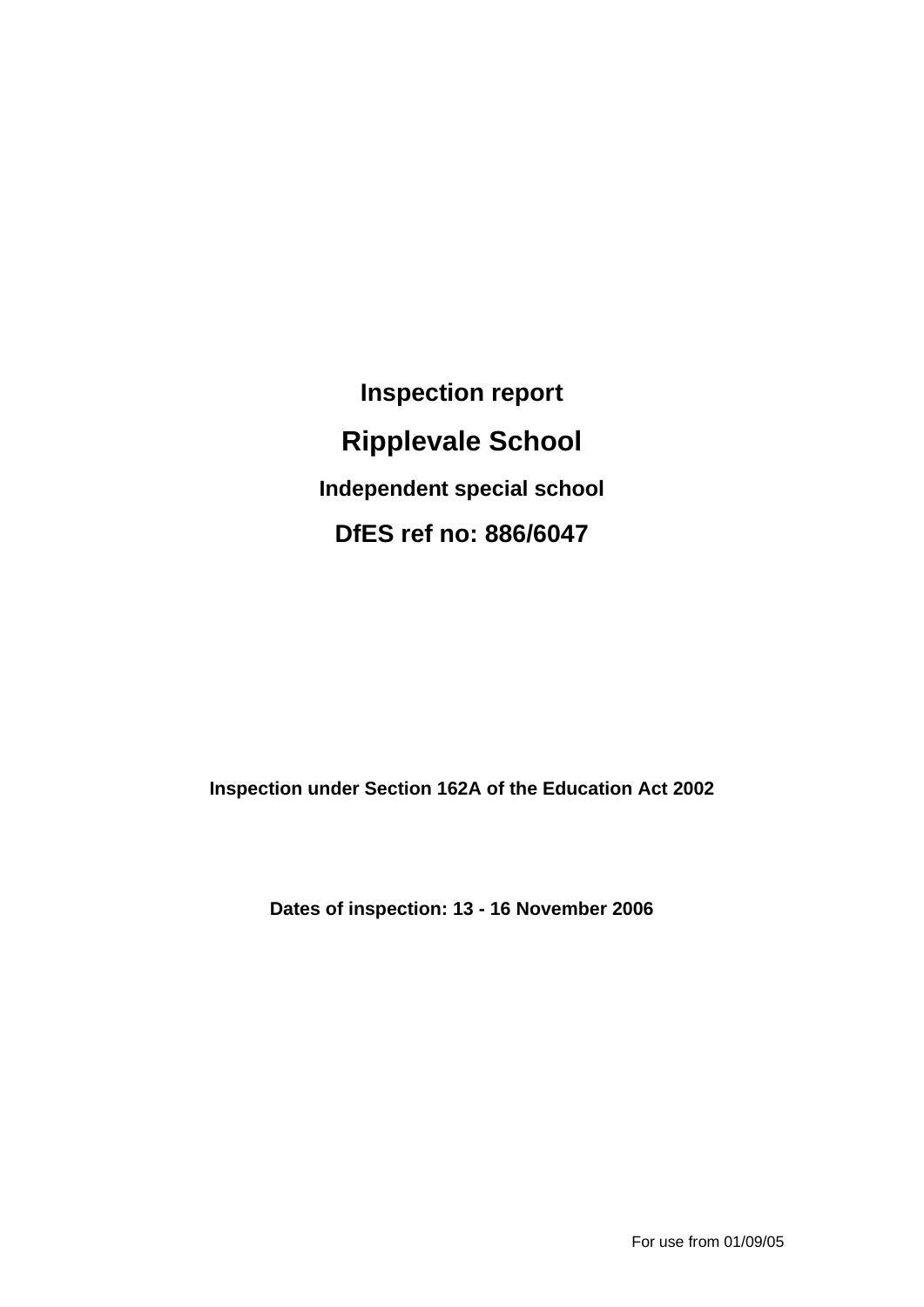# **INTRODUCTION AND SUMMARY**

### **Purpose and scope of the inspection**

This inspection was carried out by the Office for Standards in Education under Section 162A of the Education Act 2002 in order to advise the Secretary of State for Education and Skills about the school's suitability for continued registration as an independent school.

### **Information about the school**

Ripplevale School is situated on a large estate on the edge of Ripple, a village close to Deal in Kent. It is owned by the Ripplevale School Company's directors. The school admits up to 43 boys aged from 9 to 16 years who have social, emotional and behavioural difficulties. There are currently 26 boys aged 11 to 16 on roll. Many have additional problems, such as autistic spectrum disorder and attention deficit disorder. All pupils have statements of their special educational needs maintained by their local authorities. Eleven pupils board from Monday to Friday, and the remainder live at home and attend school daily. All pupils have experienced a very disrupted education as a result of their difficulties, and their attainment on entry to the school is well below average, particularly in reading, writing, communication and social skills.

Ripplevale's mission statement is to '*maximise the potential of all*.'

### **Summary of main findings**

Ripplevale School provides well for its pupils. Although judged to be a good school at its last inspection in 2001, the directors recognise that it went into a steep decline in the following years. A new principal and leadership team have worked very hard and improved all aspects of the school's work systematically and steadily. The quality of education and care provided is now much improved. Pupils make good progress because the curriculum is good, their personal development is good and their behaviour much improved. The ethos and climate for learning have been enhanced by the refurbished accommodation and improved resources. New assessment systems are effective and are being used increasingly well to plan work that matches pupils' needs although the analysis and use of such data could be more focused. In the round, teaching is satisfactory with good features. Some inconsistencies in its quality remain because of the uneven application of the school's new systems. It is, however, improving due to effective monitoring and support. As a result, pupils are much better disposed to working and learning than in the past, and their achievement is shown in improving test and examination results. The school works effectively to ensure pupils stay safe and healthy, enjoy school and achieve well, make a contribution back to their local and wider communities and become equipped for their own economic well-being. There is still further to go.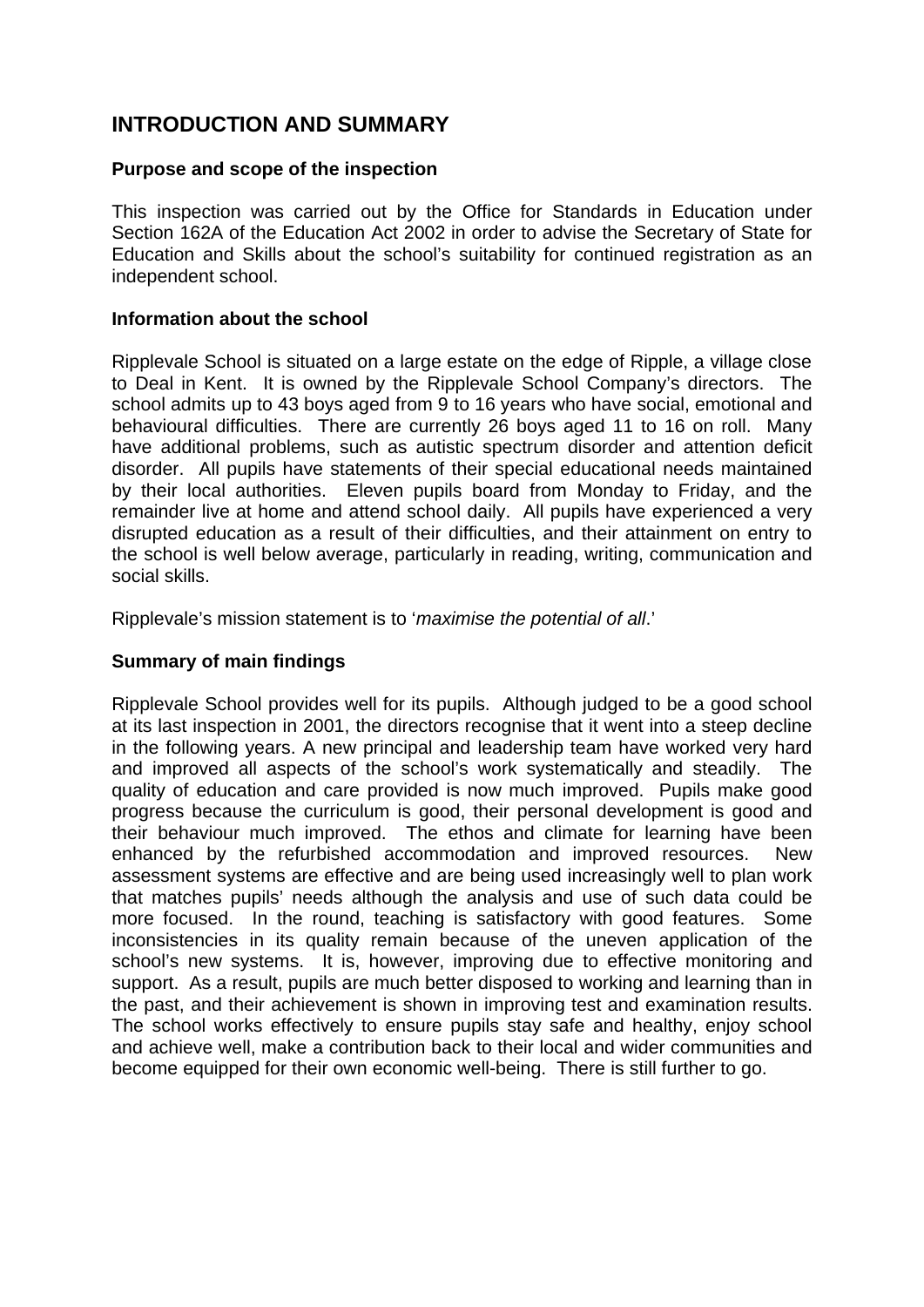### **What the school does well:**

- it successfully implements a thorough, well-devised and relevant programme of school improvement which is having a good effect on all aspects of its work;
- it provides well for pupils' personal development and academic achievement and they make good progress;
- it facilitates good team work and communication between the whole staff team to the benefit of the pupils;
- it cares for and safeguards its pupils very effectively; and
- it provides very well for curriculum enrichment activities and for work-related learning for the older pupils.

### **What must the school do in order to comply with the regulations?**

The school meets all the statutory requirements.

### **Next Steps**

Whilst not required by the regulations, the school might wish to consider the following points for development:

- improve classroom information and communication technology (ICT) resources for teaching and learning;
- monitor and evaluate the quality of teaching more systematically to help address weaknesses;
- develop the analysis and use of information gained from the assessment of pupils' learning to support planning for individual pupils and for school improvement;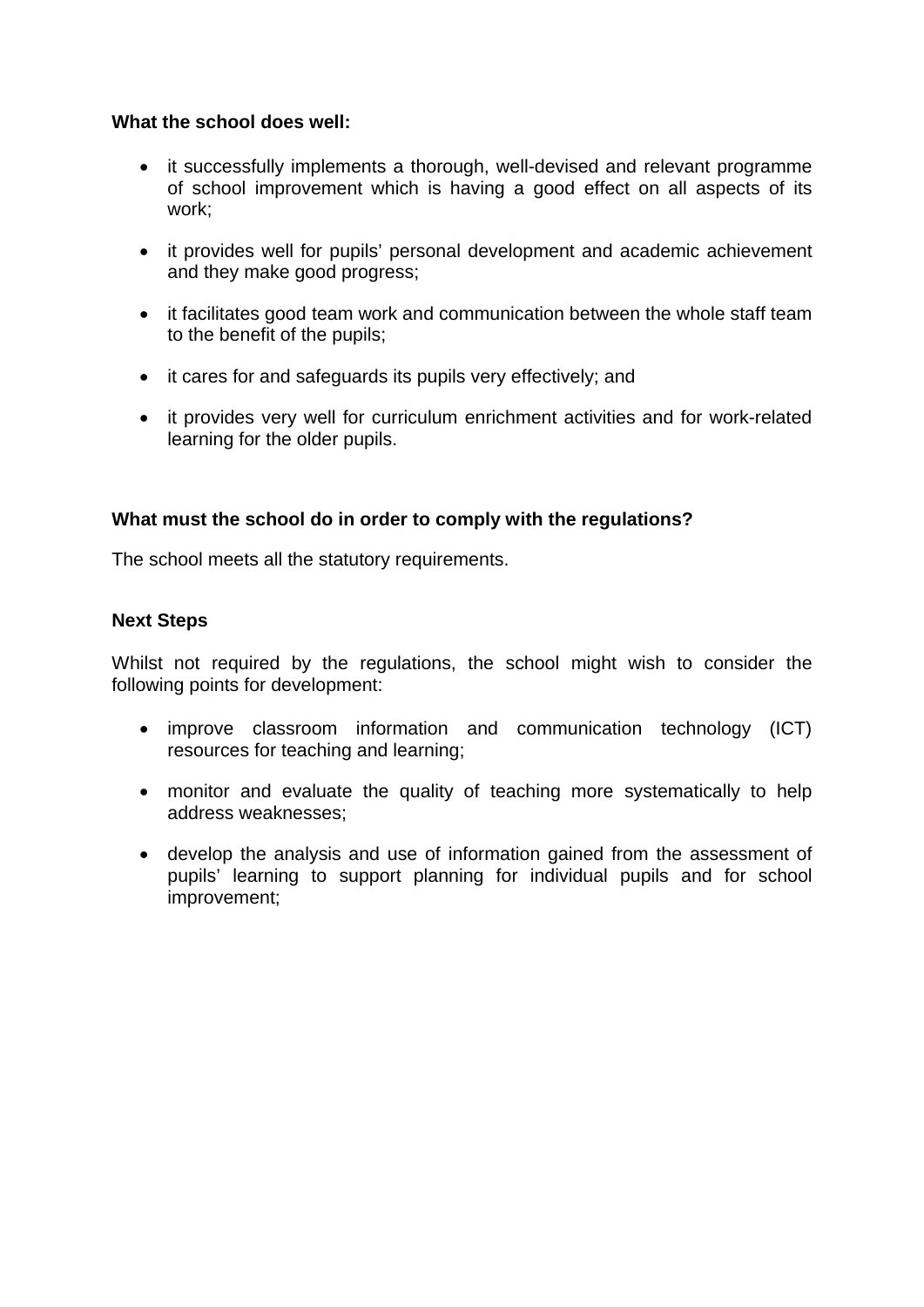# **COMPLIANCE WITH THE REGULATIONS FOR REGISTRATION**

# **1. The quality of education provided by the school**

## **The quality of the curriculum**

The curriculum is good. It is well planned to be relevant and challenging and gives good opportunities for pupils of all abilities to make progress. All pupils gain some accreditation at General Certificate of Secondary Education (GCSE) and Entry Level at the end of Year 11. The curriculum successfully prepares pupils for adult life and the next stage of their education and ultimately for their employment and economic well-being. There is a suitable emphasis on personal, social, health and citizenship education (PSHCE). Helping pupils learn to stay safe and to make healthy choices are given high priority. A good steer is given to the curriculum by the head of education, which has helped bring it to its currently strong position.

Pupils enter the school with a low level of literacy skills. A whole-school literacy programme with short daily lessons in addition to timetabled English lessons gives good support to pupils of all abilities. It helps to motivate pupils and to instil or renew confidence in themselves, and so their involvement in the whole educational process improves. This practice has successfully addressed a key issue for improvement arising from the last inspection. The use of ICT was also an issue, and it is beginning to be used more effectively to support teaching and learning across the curriculum. However, its use is affected by limited classroom resources.

Pupils study a broad range of subjects based on the National Curriculum in Years 7 to 9, with the exception of music, which is not currently taught. German is taught as a modern foreign language. Some pupils in Years 7 and 8 are taught in a 'nurture' class which successfully supports them as they arrive at the school with their varied and often negative attitudes to education. Pupils develop better attitudes to learning as a result of their growing success in this more protected environment.

In Years 9 to 11 pupils study a range of subjects, including those leading to GCSE and Entry Level qualifications. An alternative curriculum for lower attaining Year 10 and 11 pupils, the National Skills Profile, has just been introduced. This provides more appropriate accredited learning for these pupils. Good support is given by the local careers service from Year 9 onwards, and by the Connexions service adviser who supports work experience and college placements for pupils after they leave school. Pupils in Year 10 enjoy their work experience placements and are praised by their employers in feedback to the school. Year 11 pupils attend a weekly course in car mechanics at the local college of further education which prepares them well for future learning and adult life.

A number of additional activities enrich the curriculum very effectively. Pupils participate in the Duke of Edinburgh Award Scheme and there are good links with the local police and the Youth Offending Team which help pupils understand social and democratic structures and the value of an active and positive contribution to the community. Visiting speakers give good support to the PSHCE programme. An excellent link has been established with a premier league football club which provides weekly soccer coaching sessions for all pupils, much to their delight. A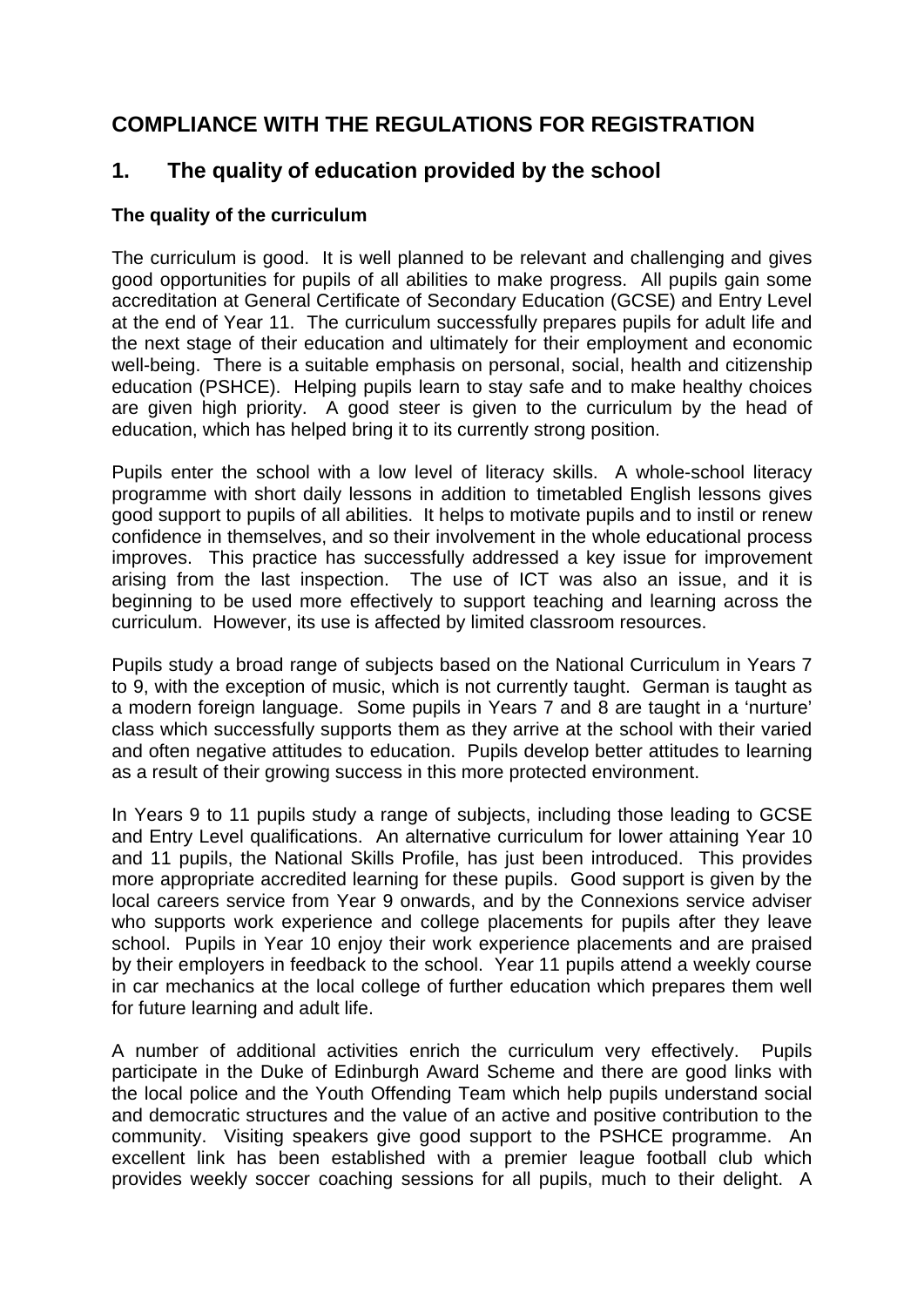variety of sports, including soccer and rugby, are played and there are competitive matches with other similar schools. Pupils in Years 10 and 11 recently attended an army careers day and joined in many physical activities successfully. Pupils who board have an additional range of activities during the evenings, including swimming, skiing and ice-skating. Pupils particularly enjoy sporting activities and the range provided helps them to establish healthy lifestyles.

The length of the school day is shorter than recommended and the school teaching year is also short. This is recognised in the school improvement plan where action is proposed to extend the teaching day by fifteen minutes by Easter 2007.

### **The quality of teaching and assessment**

The quality of teaching is satisfactory. Although it is good or better in around half the lessons, the remainder is less effective and there is some unsatisfactory teaching. Nevertheless, pupils' work, the Year 9 national test results and the qualifications gained in Year 11 show that pupils make good academic progress over time. This is due to the positive effect the school has on their behaviour and attitudes to work, combined with the steadily improving quality of teaching, assessment and the curriculum. A key objective in the school improvement plan is the development of more systematic monitoring to further improve the quality of teaching; this is an appropriate aim. However, some inconsistencies in teaching practice are being addressed by effective monitoring and support by the head of education. This has resulted in, for example, greatly improved marking and the introduction of a very good lesson planning pro-forma.

Several features characterise the most effective lessons. In particular, teachers engage pupils' interest immediately so that disruptive behaviours are minimised. This is achieved in several ways: for example, by the strong personality of the teacher, who talks to pupils in a way they enjoy and respond to, as seen in a lesson for younger pupils on drugs awareness; by presenting the lesson objectives as an exciting challenge and then maintaining a brisk pace with varied activities throughout the lesson, as observed in GSCE English lessons; or by good use of the computer projector to focus pupils' attention. In general, however, ICT is under-used to support teaching and learning. Other subject resources and their use are satisfactory.

When pupils' interest is not engaged, disruptive behaviour occurs quickly. The lesson does not recover and consequently, insufficient learning takes place. Nevertheless, relationships are very good in most lessons. The staff generally have high expectations of pupils' behaviour and their commitment to working and learning, and pupils usually meet them. Any behavioural issues are smoothly and effectively managed by the school's agreed procedures. The best lessons are based firmly on the planned curriculum and teachers have good knowledge of pupils' abilities and what they need to learn next, and so tailor the work and questioning accordingly. The development of pupils' speaking, listening and social skills is given high priority and teaching assistants work quietly and effectively in support of both teaching and learning. This is particularly evident in the 'nurture' group. In less effective lessons, work is not well matched to pupils' needs, and priority is given to carrying out the activities rather than ensuring that pupils are learning.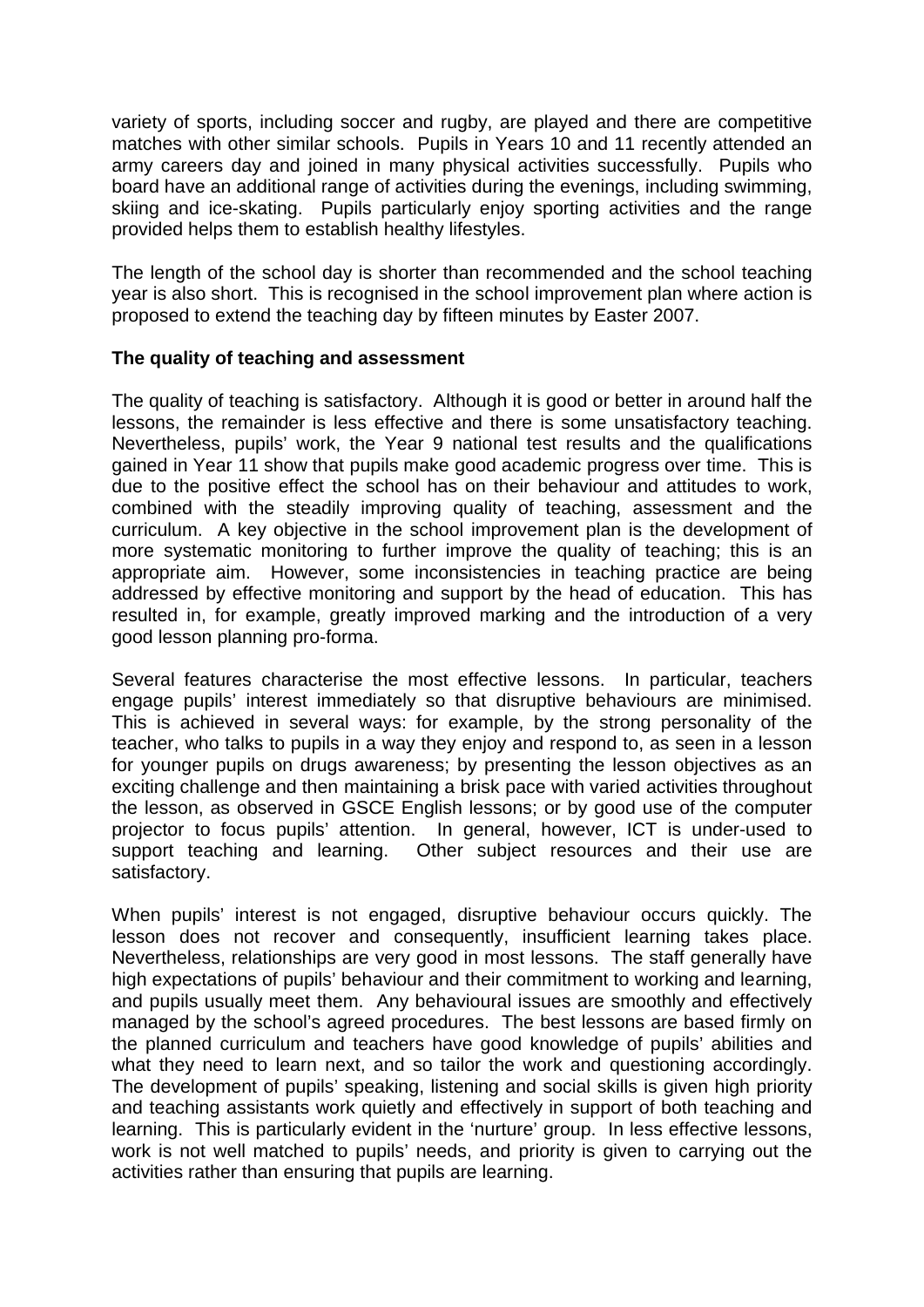Good systems for assessment have been developed recently, although full use is not yet made of the information gained. The school improvement plan indicates appropriately that analysis of assessment data to inform school developments and support for individuals' learning are key priorities. Pupils' achievements in the subjects of the National Curriculum are assessed by reference to the national level descriptors, although work still has to be done on ensuring that staff use them consistently to ensure accuracy. Diagnostic age-related testing of pupils' skills in reading, spelling and writing are completed regularly to help identify areas for particular support. Each pupil has an individual education plan (IEP) which outlines targets in personal development, behaviour and literacy, and in addition, two targets are identified for pupils' daily 'credit' slips. This effectively helps pupils to become involved in assessing their own learning and behaviour. Learning objectives are shared with pupils in most lessons, but are not always reviewed at the end to see whether pupils have learned what was intended. Sometimes the objectives are not tailored sufficiently well to each individual's needs. Nevertheless, the assessment data and the staff's informal but detailed knowledge of each pupil's skills, knowledge and understanding enable them to make good progress.

#### *Does the school meet the requirements for registration? Yes.*

# **2. The spiritual, moral, social and cultural development of pupils**

The school provides very well for pupils' personal development and they are given the support needed to become responsible members of society. Pupils' self-esteem, self-confidence and self-knowledge are specifically developed through the PSHCE curriculum, by the school's family ethos and by systems such as the 'credit' system. Pupils become much better at managing their own behaviour and learn how to deal with given situations. On one occasion, a boy *said 'I've done very well in the last couple of days and have been ignoring him'* (aggravating behaviour*.)* The school strongly encourages pupils to get on with one another and most lessons include opportunities for group or paired work which contributes to pupils' generally good relationships with one another. Pupils are encouraged to accept responsibility for their learning as far as possible, and most work independently in class. Opportunities are given for pupils to reflect on the greater issues in life, as seen, for example, during a very good assembly on the theme of Women at War, held during Remembrance week.

Pupils' awareness of right and wrong is promoted strongly through the school ethos and through PSHCE lessons. For example, lessons on legal and illegal drugs and the pros and cons of banning smoking in public debated the issues very successfully. Pupils learn to provide for people less fortunate than themselves. Last year, they purchased three sheep and two goats for a village in Africa, and this year are sponsoring a young person through Action Aid. The school works hard to promote the value of a law-abiding society. The close family atmosphere helps pupils feel that they belong to a community for which they are responsible and to which they should contribute. Through this, pupils learn how a democratic society works. The school council is a purposeful body which has made real decisions, for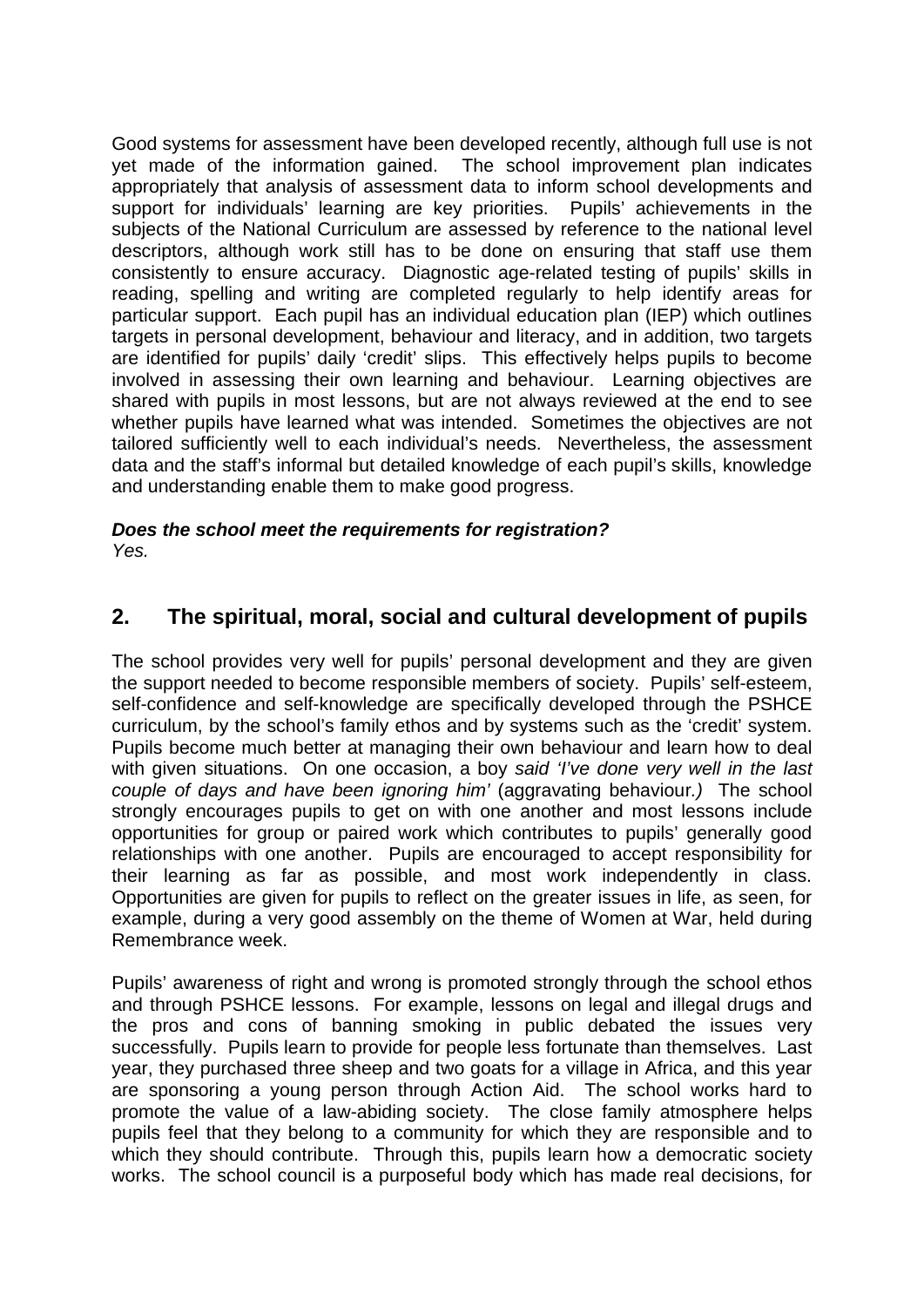example about playground equipment. The citizenship curriculum includes a strand on community involvement, and the new National Skills Profile course includes units of work on community working and facilities. Pupils' cultural development is less pronounced than the other aspects of their personal development. Understanding of traditional British culture is supported by extra-curricular activities and visits from local artists and musicians. Pupils' understanding of diversity and difference is promoted through assemblies and lessons such as history and religious education, but overall their multi-cultural awareness is less advanced.

#### *Does the school meet the requirements for registration? Yes.*

# **3. The welfare, health and safety of the pupils**

The school provides a safe and protective environment**.** There are up-to-date policies and practices for all aspects of pupils' protection, welfare and safety, and robust systems are in place for safeguarding them. Staff training on all relevant matters, such as First Aid, child protection and positive handling is held regularly. All health and safety requirements are met. The designated health and safety officer reports to a committee which meets regularly to review procedures and to monitor risk assessments. The school has a number of staff who are qualified in First Aid. Pupils and staff are fully aware of the clearly defined policy and procedures regarding bullying, and pupils state that this helps to reduce incidents and makes them feel safer in school. The behaviour management policy is effective and is underpinned by the successful system of credits that pupils earn for positive behaviour, attitudes and achievement.

The residential care staff work routinely alongside teachers and teaching assistants in the classrooms. This ensures very good liaison, communication and cohesion between the whole staff team. The practice brings additional support and security to the pupils, builds relationships and successfully addresses their individual education, social and emotional needs. The education and family liaison officer provides very good support to pupils and to their parents and carers, and ensures that the needs of looked after children are properly met. There are good procedures for meeting pupils' special educational needs. Statements are reviewed annually and IEPs and care plans identify suitable actions to support their behaviour, welfare and learning needs.

The school dining room provides a choice from a menu of well-prepared healthy foods, with fresh fruit and salad always available. Many pupils are aware of the need to make healthy choices at meal times, although they do not always do so in practice. Attendance is good for most pupils. However, there is a high rate of authorised absence. This is mainly due to a few pupils' home circumstances and to exclusions, which are made in line with the school's behaviour management and exclusion policies. The school makes every effort to encourage full attendance.

#### *Does the school meet the requirements for registration? Yes.*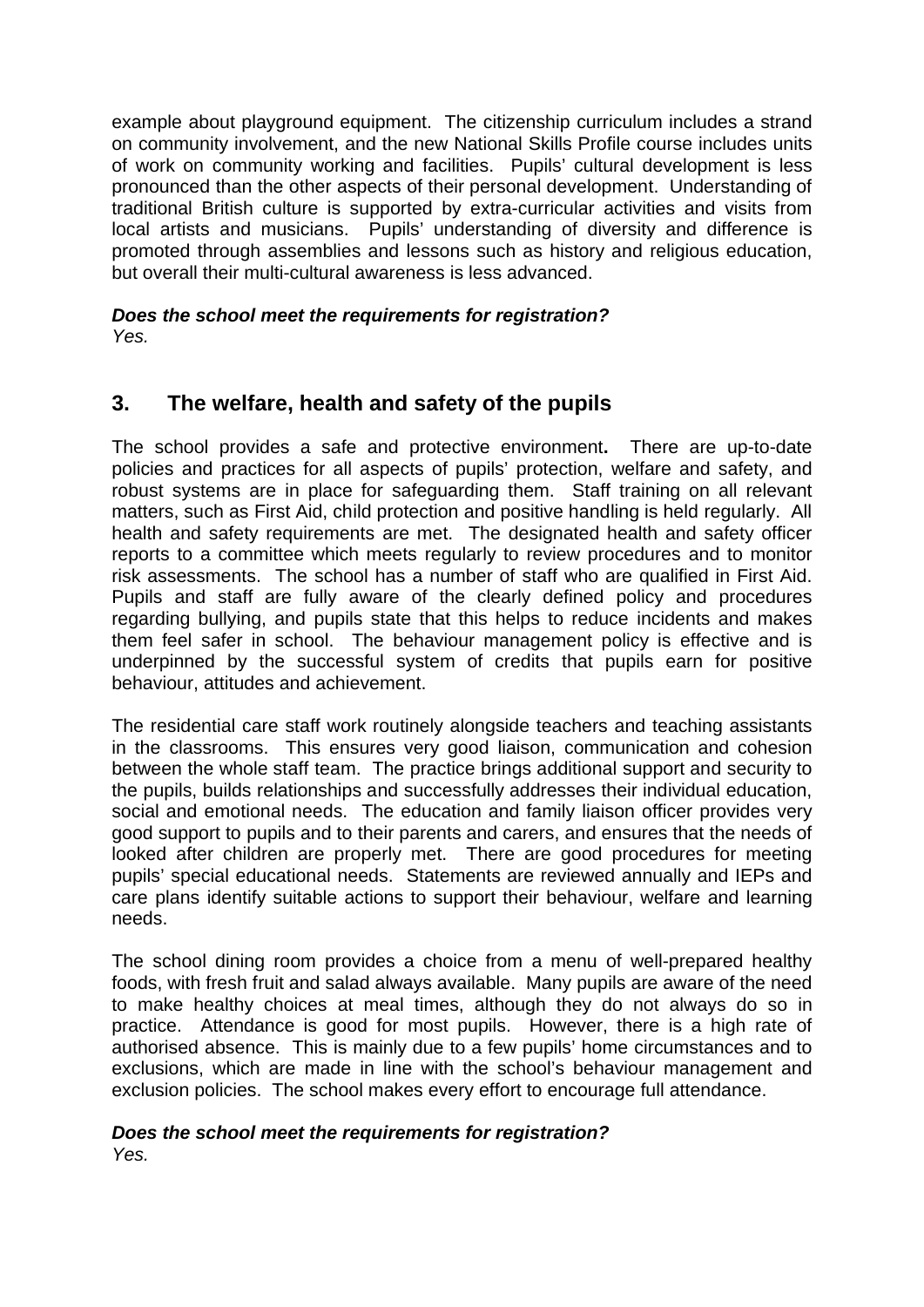# **4. The suitability of the proprietor and staff**

The school carries out comprehensive procedures to ensure that all education and residential staff are suitable for working with children. These procedures are carried out prior to confirmation of any adult's appointment at the school. Procedures include an enhanced Criminal Records Bureau check and verification of identity and qualifications. The checks are compiled as a single central school record which meets the latest requirements, and procedures are in place to ensure that they are systematically updated.

### *Does the school meet the requirements for registration? Yes.*

# **5. The suitability of the premises and accommodation**

The premises are suitable for their purpose. The residential accommodation has recently been significantly improved and extensive building maintenance and refurbishment have taken place. This has resulted in a good standard of bedroom, bathroom and day-room facilities for boarders.

The classroom accommodation was criticised at the last inspection. A rolling programme of improvements is not yet complete but has made a very good impact on improving some areas of the school. However, the remaining areas are shabby and ceilings, particularly, show many signs of past water leaks. Classrooms are suitable in size for the small class groups, and where refurbished, are well equipped with new lighting, flooring and furniture. Specialist rooms provide satisfactory accommodation for the subjects, but the design and technology room is in urgent need of updating. Pupils enjoy working in the new ICT suite. The school gymnasium does not have suitable changing or showering facilities and its small size prevents some key activities such as badminton. However, plans are well advanced for improving these facilities.

Outdoor space is good. There is a large, hard-surface play area with some markings for games and a large well-maintained sports field. An area of the school grounds is being converted to provide for the horticulture element of the newly introduced National Skills Profile accredited course.

The school kitchen is fitted to commercial standards. There is an adequate servery and dining area for pupils and staff. The residential accommodation and all classrooms and areas of the school are kept clean, tidy and in a hygienic condition. The procedures for fire safety have been improved so that evacuation points are clearly identified and meet requirements. The school has made appropriate plans to improve accessibility for people with disabilities.

## *Does the school meet the requirements for registration?*

*Yes.*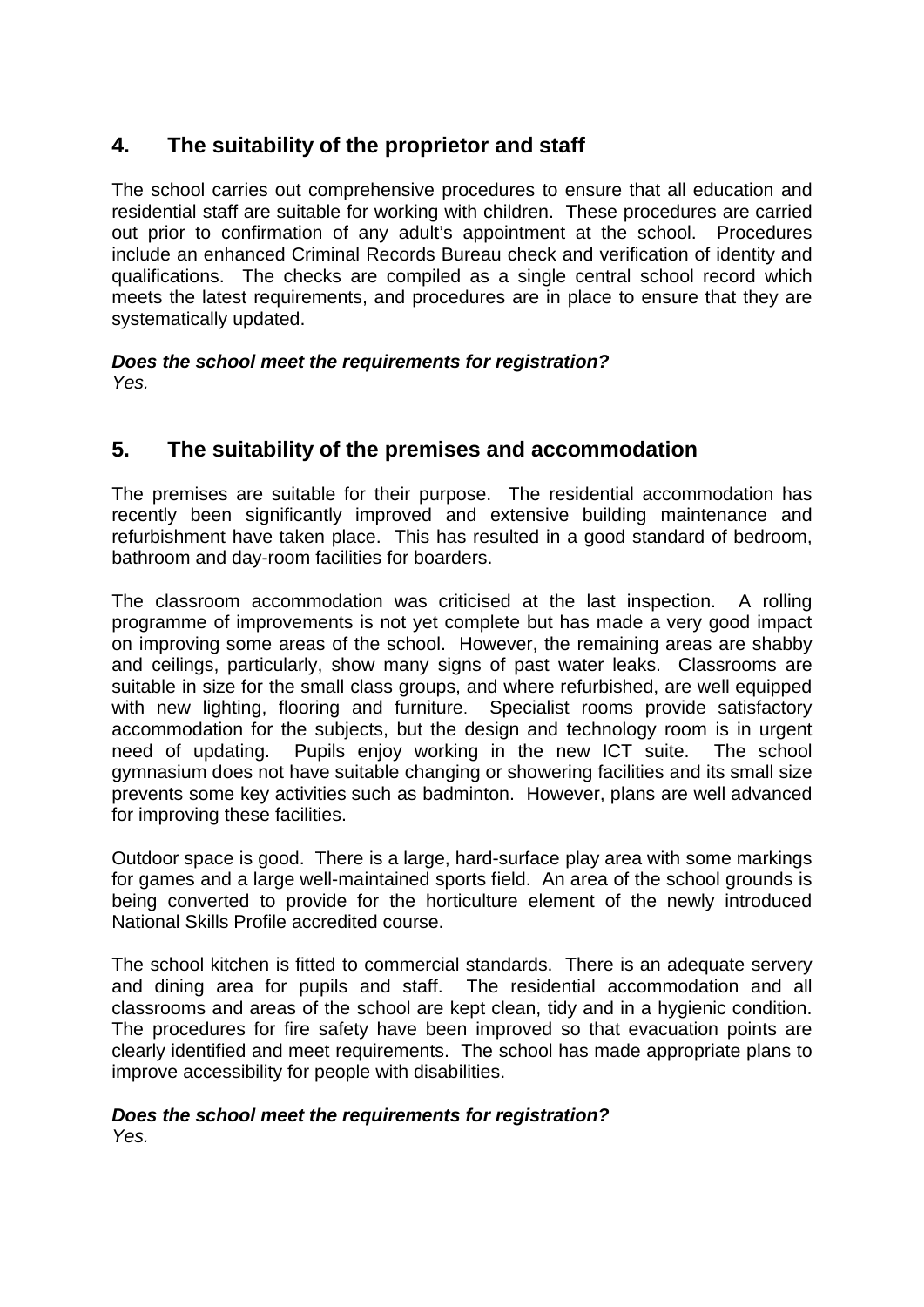# **6. The quality of information for parents and other partners**

The school provides an appropriate range of information for parents, pupils and other interested parties. It is presented in three documents, one specifically written for each group, although parents also receive the prospectus. However, the same information is not always found in each document, and the prospectus and parents' handbook, for example, need to be read together to obtain all the necessary information. Nevertheless, together the documents refer to all the relevant policies and practices, for example on admissions, discipline and exclusions and how parents and interested parties can gain access to them. Some of the information is also shown on the school's website which is to be updated shortly.

The school prides itself on maintaining good relationships with parents. They receive regular information from the school and close contact is maintained through the very effective work of the education and family liaison officer. This includes discussions relating to specific incidents should they arise, such as the behaviour leading to an exclusion. Parental responses to the pre-inspection questionnaires confirm parents' satisfaction with the care and education provided by the school. Responses to the pupil questionnaires show that the pupils are also generally happy with all that the school offers them.

Good reports are written on pupils' progress and behaviour in school and in the residence, and form the basis of regular, well-documented progress reviews and planning meetings. Letters written by local authority representatives show their appreciation of the difference the school makes to the lives of the young people in their care, and the information received from the school enables them to make suitable plans for their future.

### *Does the school meet the requirements for registration? Yes.*

# **7. The effectiveness of the school's procedures for handling complaints**

The school has recently revised its complaints policy to more accurately describe its procedures. The policy includes a helpful flow chart which makes the procedural steps very clear and easy to understand. Support to complete the steps of the complaints procedure is offered if required, including translations into other languages. Pupils are made aware of how they can address any dissatisfaction and parents are sent a copy of the policy when their son first starts school. The parents' handbook and prospectus state that the additional copies of the complaints policy are available from the school on request.

# *Does the school meet the requirements for registration?*

*Yes.*